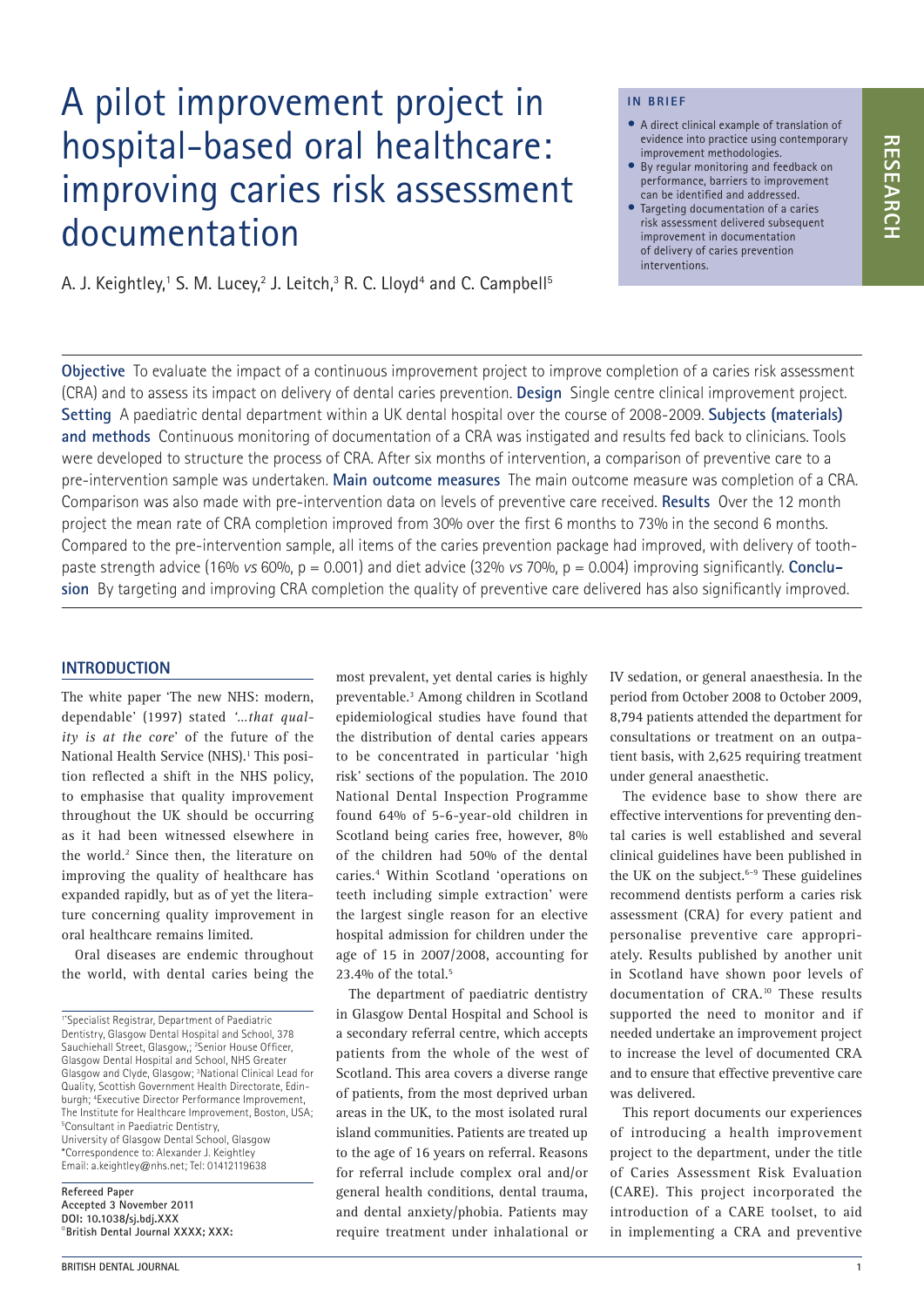## **RESEARCH**

|                                                                                                                                                                                                                  |                            | Carles Risk Assessment and Prevention Plan |    |                                                             |                                                            |                                               |                   |                   |                          |                                                       |                                                                              |
|------------------------------------------------------------------------------------------------------------------------------------------------------------------------------------------------------------------|----------------------------|--------------------------------------------|----|-------------------------------------------------------------|------------------------------------------------------------|-----------------------------------------------|-------------------|-------------------|--------------------------|-------------------------------------------------------|------------------------------------------------------------------------------|
|                                                                                                                                                                                                                  |                            |                                            |    |                                                             |                                                            | <b>Clinician</b>                              |                   |                   |                          |                                                       |                                                                              |
|                                                                                                                                                                                                                  | <b>Fatert Label</b>        |                                            |    |                                                             | <b>Date of Assessment</b><br><b>Date for Re-assessment</b> |                                               |                   |                   |                          |                                                       |                                                                              |
| Caries Risk Assessment                                                                                                                                                                                           |                            |                                            |    |                                                             |                                                            |                                               |                   |                   |                          |                                                       |                                                                              |
| o<br><b>Tuttlence</b>                                                                                                                                                                                            | Habiti                     | Social<br>History                          |    | Use.                                                        |                                                            | Plaque<br>Compel                              | <b>Salice</b>     |                   | Medical<br>Hittery       |                                                       | Corles Risk                                                                  |
| $L$ H                                                                                                                                                                                                            | L<br>H                     | L<br>H                                     | L  | H                                                           |                                                            | LH                                            | L                 | $^{\prime}$       | $L$ H                    |                                                       | L M H                                                                        |
| <b>Height</b>                                                                                                                                                                                                    |                            | <b>Ferceraille</b>                         |    |                                                             |                                                            | <b>Weight</b>                                 |                   |                   | Fercentile               |                                                       |                                                                              |
| tadographi                                                                                                                                                                                                       | Toothireching              |                                            |    | Prevention<br><b>C</b> Varnish                              |                                                            | Plan<br>٠                                     |                   | ō                 | Figure                   |                                                       |                                                                              |
| (Preduenty)                                                                                                                                                                                                      | Instruction                | Tarength P<br>Taothpata<br> Finger         |    | <b>Progenity</b>                                            |                                                            | <b>Supplements</b><br>[Cross                  |                   | Advice<br>(foot 5 | <b>Seidarts</b>          |                                                       | tager free<br>Medicines                                                      |
|                                                                                                                                                                                                                  |                            |                                            |    |                                                             |                                                            |                                               |                   |                   |                          |                                                       |                                                                              |
|                                                                                                                                                                                                                  |                            |                                            |    |                                                             |                                                            |                                               |                   |                   |                          |                                                       |                                                                              |
|                                                                                                                                                                                                                  | Cinician <sup>[</sup>      |                                            |    | Cories Risk                                                 |                                                            | Assessmer                                     | Date of Ameriment |                   |                          |                                                       |                                                                              |
| Clinical<br>tudesce                                                                                                                                                                                              | Dietary<br>Habit           | Sozial<br>Hitter                           |    |                                                             |                                                            | Pinga<br>Control                              | Safer             |                   | Medica<br>Hitting        |                                                       | <b>Caries Risk</b>                                                           |
| LH                                                                                                                                                                                                               | H<br>Ĺ                     | t<br>H                                     | ī. | H                                                           | Ĺ                                                          | H                                             | Ł                 | H                 | t                        | H                                                     | LMH                                                                          |
| Helgis                                                                                                                                                                                                           |                            | terrantia.                                 |    |                                                             |                                                            | Weight <sup>1</sup>                           |                   |                   | <b>Responsible</b>       |                                                       |                                                                              |
|                                                                                                                                                                                                                  |                            |                                            |    | revention Plan                                              |                                                            |                                               |                   |                   |                          |                                                       |                                                                              |
| ledograph<br>Tracsarchi                                                                                                                                                                                          | Taathimuming<br>fastuation | Streepis F<br>Tachboard<br>18 aprol        |    | <b>E Vermein</b><br>Frequenci                               |                                                            | Filippines<br>Topsd                           |                   | Ξ.                | <b>Person</b><br>Seatern |                                                       | <b>Departes</b><br>Markhaus                                                  |
|                                                                                                                                                                                                                  |                            |                                            |    |                                                             |                                                            |                                               |                   |                   |                          |                                                       |                                                                              |
|                                                                                                                                                                                                                  |                            |                                            |    |                                                             |                                                            | <b>Date of Re-Assessment</b>                  |                   |                   |                          |                                                       |                                                                              |
|                                                                                                                                                                                                                  |                            |                                            |    | Longitudinal Record of Prevention                           |                                                            |                                               |                   |                   |                          |                                                       |                                                                              |
| <b>Freventien Mathed</b><br>Radographa                                                                                                                                                                           |                            |                                            |    |                                                             |                                                            | <b>Date Discussed / Treehnart Corried Out</b> |                   |                   |                          |                                                       |                                                                              |
| Tosthibrushing                                                                                                                                                                                                   |                            |                                            |    |                                                             |                                                            |                                               |                   |                   |                          |                                                       |                                                                              |
| Instruction<br>P Toethports                                                                                                                                                                                      |                            |                                            |    |                                                             |                                                            |                                               |                   |                   |                          |                                                       |                                                                              |
|                                                                                                                                                                                                                  |                            |                                            |    |                                                             |                                                            |                                               |                   |                   |                          |                                                       |                                                                              |
| P Vernight                                                                                                                                                                                                       |                            |                                            |    |                                                             |                                                            |                                               |                   |                   |                          |                                                       |                                                                              |
| <b>F</b> Supriements                                                                                                                                                                                             |                            |                                            |    |                                                             |                                                            |                                               |                   |                   |                          |                                                       |                                                                              |
| Diet Advice                                                                                                                                                                                                      |                            |                                            |    |                                                             |                                                            |                                               |                   |                   |                          |                                                       |                                                                              |
| F/S                                                                                                                                                                                                              |                            |                                            |    |                                                             |                                                            |                                               |                   |                   |                          |                                                       |                                                                              |
| Sugar Pres Medicines                                                                                                                                                                                             |                            |                                            |    |                                                             |                                                            |                                               |                   |                   |                          |                                                       |                                                                              |
| prevention planning pro forma                                                                                                                                                                                    |                            |                                            |    |                                                             |                                                            |                                               |                   |                   |                          |                                                       |                                                                              |
| Glasgow Dental Hospital & School<br>378 Sauchiehall Steert<br>GLASGOW G2 323<br>DEPARTMENT OF PAEDIATRIC DENTISTRY<br><b>S'Direct Dial 0141 211 9670</b><br><b>GDP</b> Information<br><b>Patient Information</b> |                            |                                            |    |                                                             |                                                            |                                               |                   |                   |                          |                                                       |                                                                              |
| th                                                                                                                                                                                                               |                            |                                            |    |                                                             |                                                            |                                               |                   |                   |                          |                                                       |                                                                              |
| The above patient was seen in the Department of Paediatric Dentistry at Glasgow Dental Hospital on the following                                                                                                 |                            |                                            |    |                                                             |                                                            |                                               |                   |                   |                          |                                                       |                                                                              |
| <b>Examination revealed:</b>                                                                                                                                                                                     |                            | <b>CARIES:</b>                             |    |                                                             |                                                            |                                               |                   |                   |                          |                                                       |                                                                              |
|                                                                                                                                                                                                                  |                            |                                            |    |                                                             |                                                            |                                               |                   |                   |                          |                                                       |                                                                              |
|                                                                                                                                                                                                                  |                            |                                            |    |                                                             |                                                            |                                               |                   |                   |                          |                                                       |                                                                              |
| Treatment will be as follows (Please circle)<br>1. Comprehensive Care under GA at RHSC<br>3. Est                                                                                                                 | only under GA at RHSC      |                                            |    |                                                             |                                                            |                                               |                   |                   |                          | 2. Management of trauma within GDHS                   |                                                                              |
| 4. All treatment and care within GDHS Paediatric Cli<br>(Unless noted in box 4 above, the responsibility for the patient's routine examinity and pain management remains                                         |                            |                                            |    |                                                             |                                                            |                                               |                   |                   |                          |                                                       |                                                                              |
|                                                                                                                                                                                                                  |                            |                                            |    | PREVENTION ADVICE                                           |                                                            |                                               |                   |                   |                          |                                                       |                                                                              |
| This patient's caries risk is currently:<br>The following Prevention Plan is recor                                                                                                                               |                            |                                            |    |                                                             |                                                            |                                               |                   |                   |                          | HIGH MEDIUM LOW (This risk should be regularly review | edi<br>led to be carried out in the Primary Care setting as per current SIGN |
| <b>Prevention Plan</b>                                                                                                                                                                                           |                            |                                            |    |                                                             |                                                            |                                               |                   |                   |                          |                                                       |                                                                              |
| (Please circle as appropriate)<br>RECALL PERIOD<br>4 monthly<br><b>6</b> monthly<br>aths 24 mm<br><b>RADIOGRAPHIC PERIOD</b><br>ths $12m$<br>18 (<br>6 n                                                         |                            |                                            |    |                                                             | eths                                                       |                                               |                   |                   |                          |                                                       |                                                                              |
| <b>FLUORIDE VARNISH (Duraphat)</b><br><b>TOOTHPASTE STRENGTH</b>                                                                                                                                                 |                            |                                            |    | 4 monthly<br><b>6 monthly</b><br>1,000 ppm F<br>1,500 ppm F |                                                            |                                               |                   |                   |                          |                                                       |                                                                              |
| <b>TOOTHBRUSHING INSTRUCTION</b><br>DIETARY COUNSELLING                                                                                                                                                          |                            |                                            |    |                                                             |                                                            |                                               | <b>YES</b>        |                   |                          | NO                                                    |                                                                              |
| NO <sub></sub><br><b>YES</b><br><b>FISSURE SEALANTS TO BE APPLIED</b><br>Notate teeth to be sealed)                                                                                                              |                            |                                            |    |                                                             |                                                            |                                               |                   |                   |                          |                                                       |                                                                              |
| Thank you for your collaboration in improving this patient's oral b                                                                                                                                              |                            |                                            |    |                                                             |                                                            |                                               |                   |                   |                          |                                                       |                                                                              |
|                                                                                                                                                                                                                  |                            |                                            |    |                                                             |                                                            |                                               |                   |                   |                          |                                                       |                                                                              |
| (SIGN AND DATE)                                                                                                                                                                                                  |                            |                                            |    |                                                             |                                                            |                                               |                   |                   |                          |                                                       |                                                                              |
| <b>Fig. 3</b><br>cheet                                                                                                                                                                                           |                            | Primary care provider communication        |    |                                                             |                                                            |                                               |                   |                   |                          |                                                       |                                                                              |

plan. The primary aim was to have at least 80% of the patients attending the department have a fully documented CRA by June 2009. The secondary aim was to evaluate whether improving CRA documentation improved the preventive care patients received. The project began in August 2008.



**Fig. 2 Final patient flow through CARE project process**

| <b>TOOTH</b>                |  |  |  |  |  |  |
|-----------------------------|--|--|--|--|--|--|
| <b>SINUS</b>                |  |  |  |  |  |  |
| <b>COLOUR</b>               |  |  |  |  |  |  |
| <b>TTP</b>                  |  |  |  |  |  |  |
| <b>MOBILITY</b>             |  |  |  |  |  |  |
| <b>EPT</b>                  |  |  |  |  |  |  |
| <b>ECL</b>                  |  |  |  |  |  |  |
| P. NOTE                     |  |  |  |  |  |  |
| <b>RADIOGRAPH</b>           |  |  |  |  |  |  |
| <b>CARIES RISK</b>          |  |  |  |  |  |  |
| Fig. 4 Updated trauma stamp |  |  |  |  |  |  |

#### **METHODS**

#### **Study design and initial intervention**

Following the results of a 2007 departmental audit (baseline), which found an unacceptably low level of documentation of CRA and subsequent delivery of prevention, a working group was formed. The aim of this working group was to lead a quality improvement project to improve documentation of delivery of both CRA and prevention. This working group oversaw the project, led by a consultant in paediatric dentistry and involving postgraduate dental trainees. The working group met regularly during the course of the project, and structured its work around the PDSA (Plan-Do-Study-Act) improvement model.11 The initial improvement aim was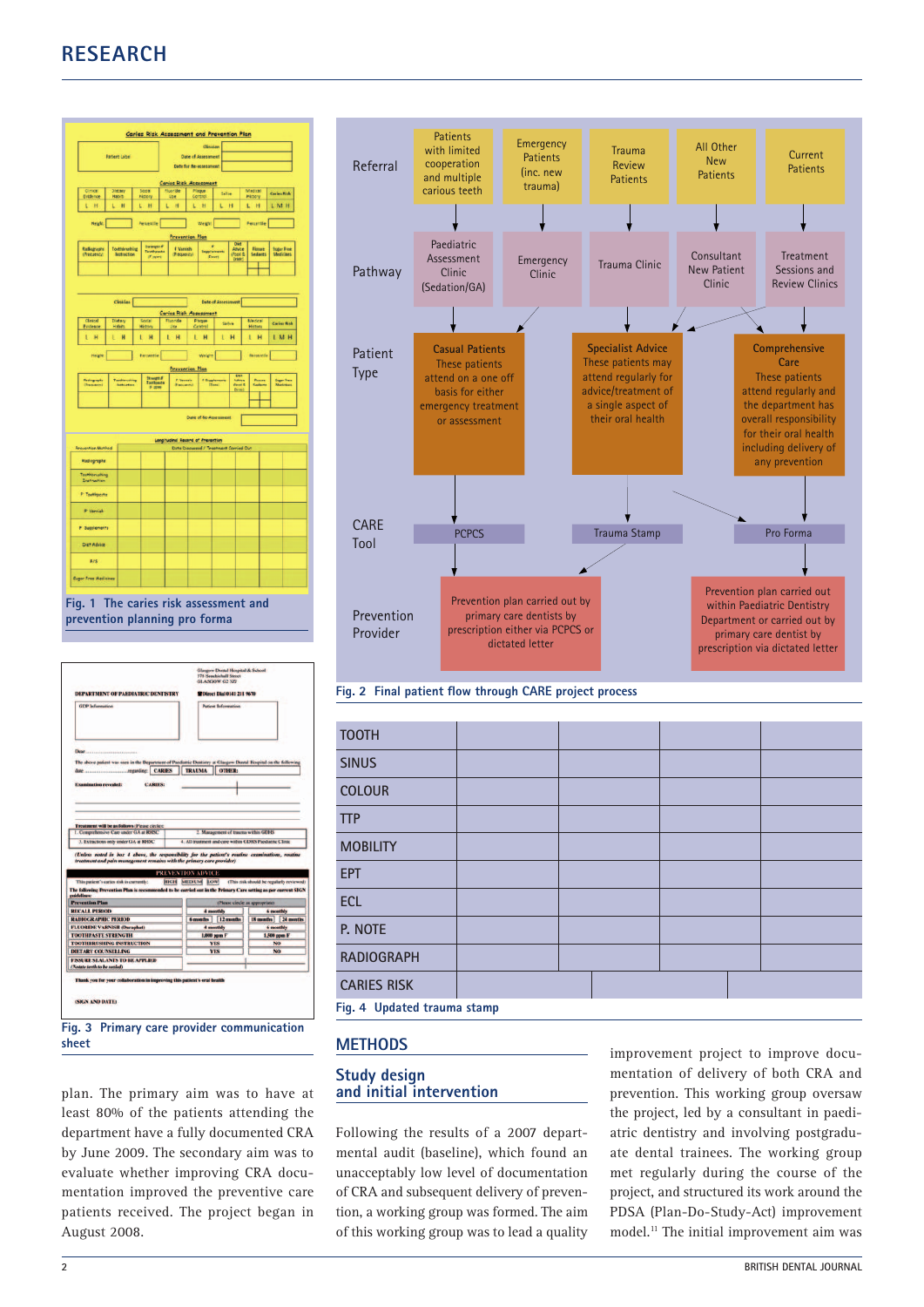to target the documented completion of a CRA. Once the patient's caries risk status is determined, an evidence-based dental caries prevention package can be devised.<sup>12-15</sup>

The first intervention was revising a pre-existing CRA and prevention planning pro forma that was already in use on the undergraduate teaching clinics. This involved consultation with all clinical staff, before a revised pro forma was launched in September 2008 (Fig. 1). To increase uptake, the medical records department agreed to place this pro forma into all new paediatric patient case notes. For patients already attending the department, the pro forma was to be completed and added to the notes by the dentist at their next appointment.

#### **Data collection**

A judgement sample was collected by an investigator who would select two patient charts at the end of every morning and afternoon session. A cross section of all clinics within the department was represented. The notes were examined and for a positive result to be recorded an overall CRA level had to be noted. This gave a total of 20 samples over the course of a week, and the process was carried out every second week. This data collection was carried out from September 2008 until July 2009.

#### **Statistical methods**

The primary statistical method used to analyse the data relating to CRA completion rates was statistical process control (SPC).16 SPC comes from the work of Walter Shewhart in the 1920s in relation to manufacturing, as a method for detecting whether a system was acting under common or special cause variation. Shewhart identified that even a stable system will produce a range of results purely due to random chance and should therefore be considered acting under common cause variation. In contrast, if a system is producing results beyond those attributable to random effect, these systems should be considered to be acting under the influence of special cause. The specific SPC tool used was a type of control chart called the p‑chart (percentage chart), which determined if the interventions produced significant changes in the measures. The control chart was annotated as the project progressed to indicate



**Fig. 5 CARE tool uptake data**

where the interventions (or changes) were implemented and if they had the intended impact. The working group would regularly disseminate the results by displaying charts on the clinic, emailing them to all staff and by regularly reporting to departmental meetings.

In January 2009, a comparison was made with the 2007 audit data to determine if the project had statistically significant impacts on preventive care received by patients. Case notes of 40 patients were reviewed in two groups; 20 patients, who were known to have a completed pro forma in October 2008, compared with 20 patients known not to have a completed pro forma. It was expected that by reviewing the case notes for patients who had attended four months previously, any preventive care planned would have then been delivered. The results were then tabulated in Minitab 15 (Minitab Inc., State College, Pennsylvania, USA) and analysed using a two-sample t‑test. No power calculation was carried out for this analysis due to the pilot nature of this project.

#### **RESULTS**

#### **PDSA cycles and change concepts**

PDSA cycles were carried out on a regular basis to test the effectiveness of the interventions. The major changes instigated by this approach are shown in Table 1. The process developed for ensuring patients had a CRA and that prevention was carried out in the most appropriate setting is demonstrated in Figure 2, while examples

of the tools developed to assist in documenting a CRA in each setting are given in Figures 3 and 4.

### **Uptake of CRA**

Over the course of the project 464 patient charts were reviewed and the key measure, percentage with a completed CRA, was plotted on a SPC p-chart (Fig. 5). The left side of Figure 5 displays the baseline period with a mean of only 30% of the patients seen in the department having a completed CRA. Even though the baseline period reflects considerable variation in the data, there are no special causes detectable in the data and it is therefore likely that the system is acting under common cause variation. This means that the baseline period is stable and predictable within limits (that is, the process on the average would continue to produce about 30% of the patients having a completed caries risk assessment tool and utilisation of the tool could range from zero to around 60%). Since the target was to have 80% or more utilising the CRA tool, this performance was considered stable and predictable, but unacceptable.

The annotations on Figure 5 highlight the points of the key interventions during the project. Point 1 is the first measurement taken the week after the introduction of the revised CRA pro forma at the beginning of September 2008. With continued feedback and encouragement this produced an improvement from the initial 30% to around 40%. Unfortunately at point 2 significant fall was detected at the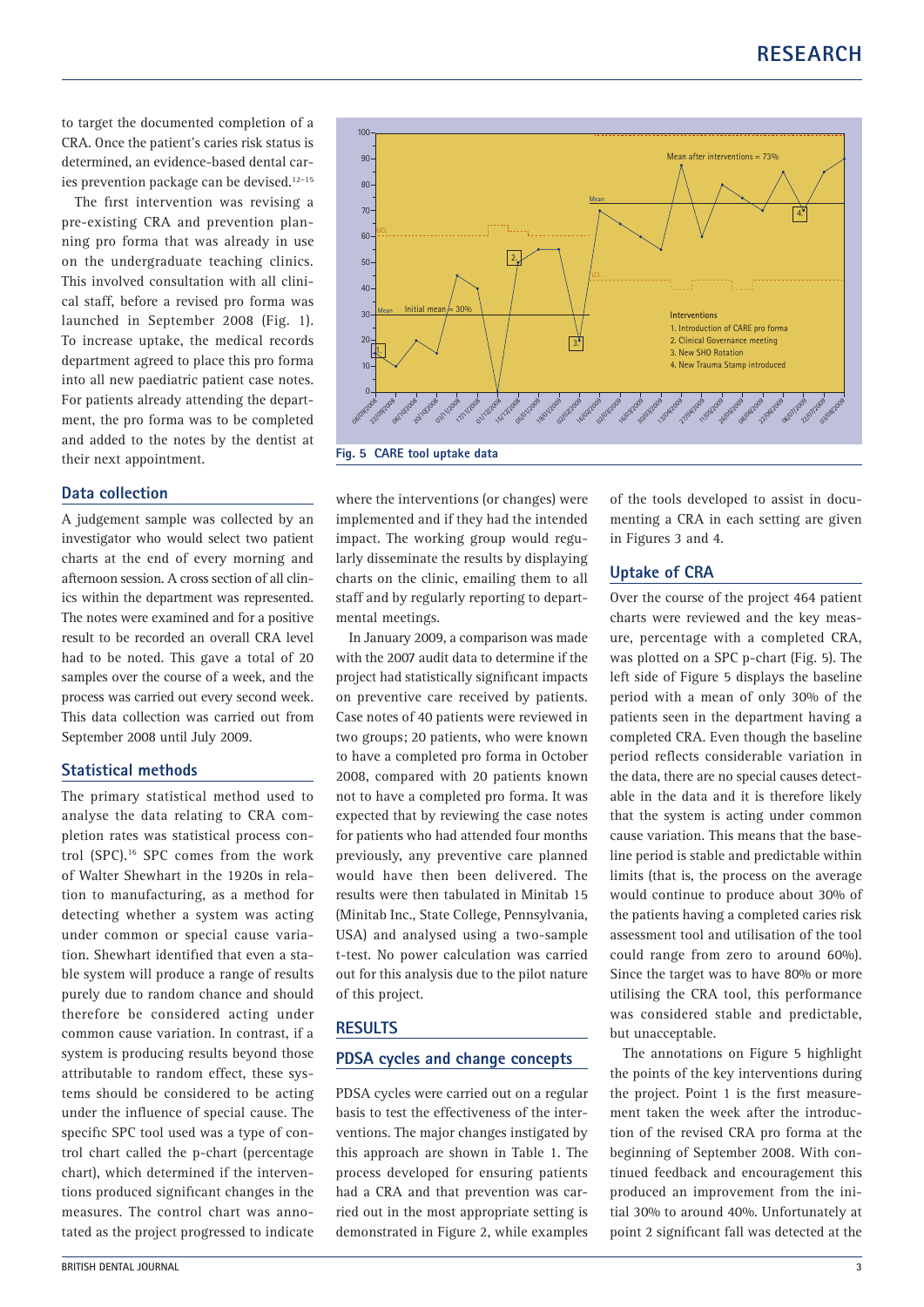beginning of December 2008. This was discussed at the departmental clinical governance meeting the following week, with the main reason identified for the fall being the multiple staff absences that week due to illness and annual leave. At the meeting it was suggested that nursing staff prepare the pro forma to improve work flow. At point 3, at the beginning of February, the junior trainees complete their six month rotation and change department. A fall in CRA completion was reflected in the results coinciding with this. It was found that the new trainees were not familiar with the CARE project, and so a training session was held. Between points 3and 4 the other CRA tools (Figs 3 and 4) were developed as detailed in Table 1.

The right side of Figure 5 shows the performance of the key measure as the change concepts (Table 1) were introduced. While there are numerous tests to determine statistically significant movement on a control chart,16 the one that is shown in Figure 5 is a shift in the process performance. A shift in process is determined by detecting a run of eight or more data points above the baseline mean. In our case the evidence of a shift is very strong since 13 data points are all above the baseline mean of 30%. The probability of this happening by chance would be extremely rare. The new uptake of CRA process average is 73% with the control limits predicting that the variation in the new process could be between roughly 45% and 100%.

#### **Impact on preventive care**

The result of the comparison of preventive care received by 2009 patients with and without a completed CARE tool, compared to the data from the 2007 audit is shown in Figure 6. Within all categories, the 2009 patients with a completed CARE tool received more elements of the prevention package. The 2009 patients who did not have a CARE tool actually received less prevention than the 2007 sample.

The results from the 2009 patients who did have a CARE tool completed were compared to the 2007 patients using a two‑sample t‑test using Minitab 15 (Minitab Inc., State College, Pennsylvania, USA). The results of this analysis (Table 2) show that the levels of provision of toothpaste strength advice (estimate for difference =  $44\%$ ,  $p = 0.001$  and diet advice

|                               | Table 1 Summary of PDSA cycles and change concepts tested                                                                                                                                                                                     |                                                                                                                                                                                      |                                                                                                                                                                                                  |
|-------------------------------|-----------------------------------------------------------------------------------------------------------------------------------------------------------------------------------------------------------------------------------------------|--------------------------------------------------------------------------------------------------------------------------------------------------------------------------------------|--------------------------------------------------------------------------------------------------------------------------------------------------------------------------------------------------|
| Date                          | Problem                                                                                                                                                                                                                                       | <b>Identified cause</b>                                                                                                                                                              | Change implemented                                                                                                                                                                               |
| December 2008                 | Monitoring identified a fall<br>in pro forma uptake to 0%                                                                                                                                                                                     | Particular week had<br>staffing difficulties due to<br>multiple staff absences                                                                                                       | Issues discussed at subse-<br>quent departmental clini-<br>cal governance meeting                                                                                                                |
| February 2009                 | Fall in completion of<br>pro forma                                                                                                                                                                                                            | Junior postgraduate<br>trainees rotate depart-<br>ments on 01 February, new<br>trainees had not received<br>training relating to the<br>project in their depart-<br>mental induction | Training needs for new<br>trainees addressed and<br>CARE project training<br>manual created to be<br>used in subsequent<br>staff inductions                                                      |
| February 2009<br>$-$ May 2009 | Identified low completion<br>of CRA along with poor<br>communication for<br>patients attending for<br>assessment for extractions<br>under general anaesthesia<br>and for patients attending<br>as one off emergencies on<br>the casual clinic | The working practices on<br>these clinics along with<br>type of patients made pro<br>forma unsuitable                                                                                | Primary care provider<br>communication sheet<br>(PCPCS) was designed in<br>the SBAR style (Fig. 3). $^{17}$<br>A pilot study was carried<br>out before being formally<br>introduced in May 2009. |
| <b>June 2009</b>              | Identified trauma patients<br>as a group with low<br>rate of completion of<br>pro forma                                                                                                                                                       | Staff working with these<br>patients felt that pro<br>forma was unnecessarily<br>detailed for this group<br>of patients.                                                             | As a trauma stamp was<br>already in use to aid in<br>trauma patient manage-<br>ment, this was modified<br>to include a caries risk<br>assessment (Fig. 4).                                       |



**Fig. 6 Percentage of patients who received elements of preventive treatment in 2007 and 2009**

(estimate for difference =  $38\%$ , p = 0.004) appear to have improve significantly.

#### **DISCUSSION**

This pilot project demonstrated this methodology was associated with delivering improvements in the documentation of CRA and delivery of preventive care. The project's continuous nature allowed the identification of barriers to improvement and changes devised to address them, for example, the introduction of the PCPCS for casual patients who required their own CARE tool. This project encouraged